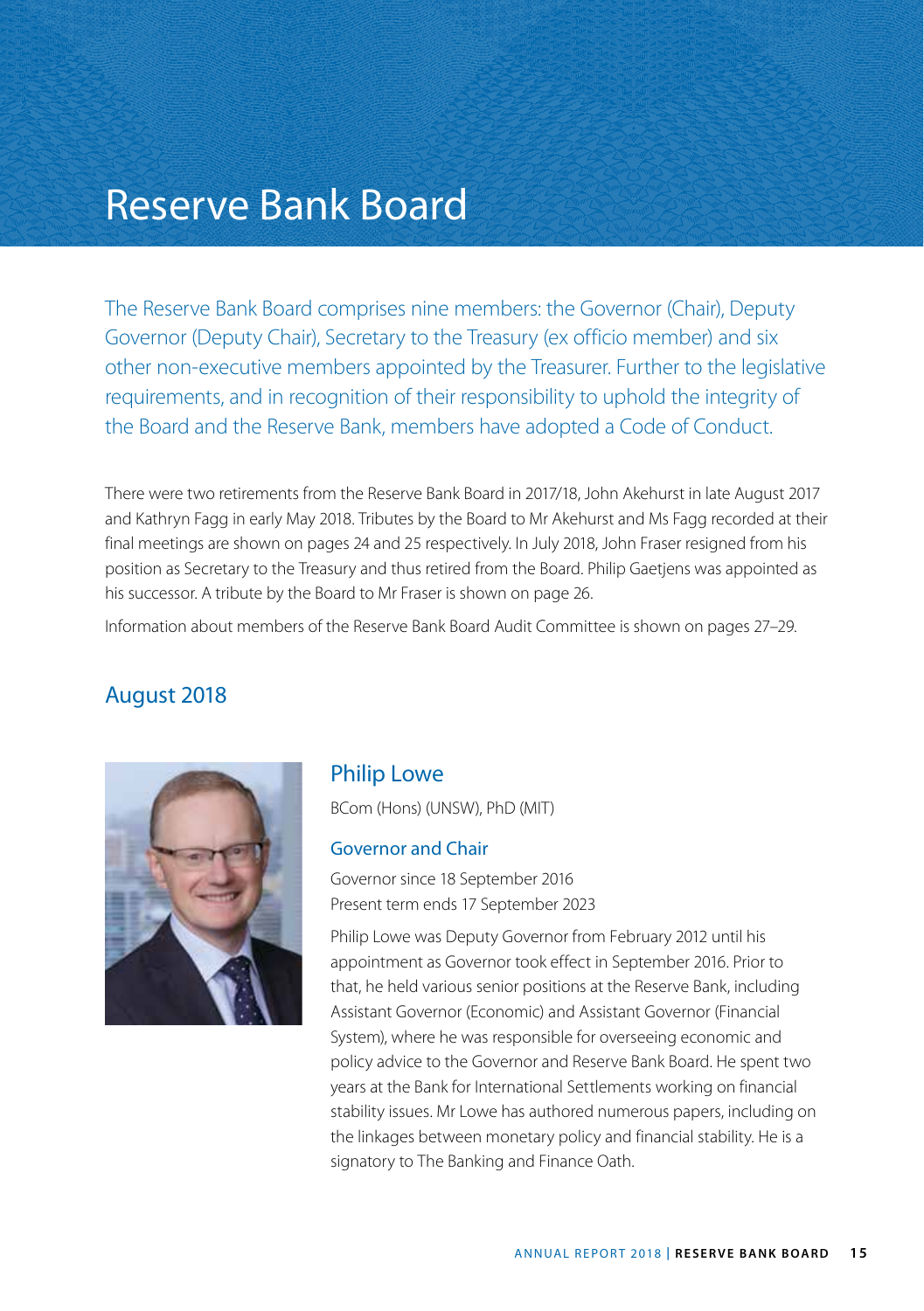#### Other roles

Chair – Payments System Board Chair – Council of Financial Regulators Chair – Financial Markets Foundation for Children Chair – Bank for International Settlements Committee on the Global Financial System Member – Financial Stability Board Co-Chair – Financial Stability Board Regional Consultative Group for Asia Member – Trans-Tasman Council on Banking Supervision Director – The Anika Foundation



# Guy Debelle

BEc (Hons) (Adelaide), PhD (MIT)

#### Deputy Governor and Deputy Chair

Deputy Governor since 18 September 2016 Present term ends 17 September 2021

Prior to his appointment as Deputy Governor, Guy Debelle was Assistant Governor (Financial Markets) from March 2007. In that role he had oversight of the Bank's operations in the domestic and global financial markets. He has also worked at the Australian Treasury, International Monetary Fund and Bank for International Settlements, and he was a Visiting Professor at the Massachusetts Institute of Technology in 2003. Until May 2017, Dr Debelle was Chair of the Bank for International Settlements Foreign Exchange Working Group, which developed the Global Code of Conduct for the Foreign Exchange Market. He is a signatory to The Banking and Finance Oath.

#### Other roles

Chair – Reserve Bank Risk Management Committee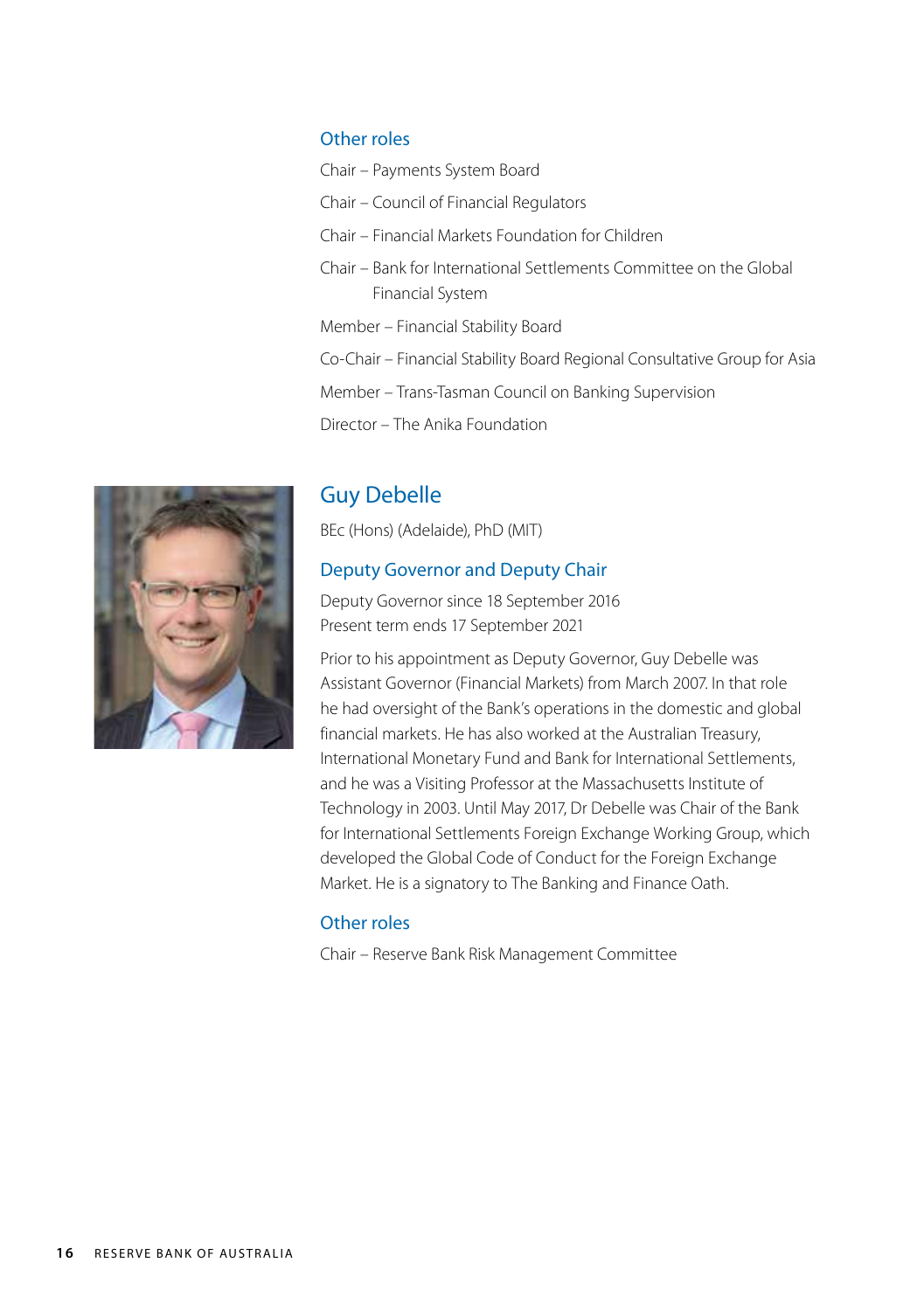

## Mark Barnaba AM

BCom (Hons) (Western Australia), MBA (Harvard)

#### Non-executive member

Member since 31 August 2017 Present term ends 30 August 2022

Mark Barnaba has extensive experience in finance and commerce, having spent most of his career with McKinsey and Company, both in Australia and overseas, with companies he founded and in several senior executive roles at Macquarie Group. At the time of his retirement from Macquarie Group at the end of August 2017, Mr Barnaba served as Chair and Global Head of Natural Resources for Macquarie Capital. He was co-founder (and previously Co-Executive Chair) of Azure Capital and previously served as the Chair of Western Power, the Black Swan State Theatre Company of WA, the West Coast Eagles Football Club and Alinta Infrastructure Holdings. In 2009, Mr Barnaba was the recipient of the Western Australian Citizen of the Year award in industry and commerce. In 2012, he was awarded an honorary Doctor of Commerce from the University of Western Australia. Mr Barnaba is a Fellow of the Australian Institute of Company Directors.

#### Other roles

Co-Vice Chair – Fortescue Metals Group Ltd Chair – Audit and Risk Committee, Fortescue Metals Group Ltd Chair – The University of Western Australia Business School Board Adjunct Professor – Investment Banking and Finance, University of Western Australia Senior Adviser – EY Oceania

#### Reserve Bank Board committee membership

Chair – Audit Committee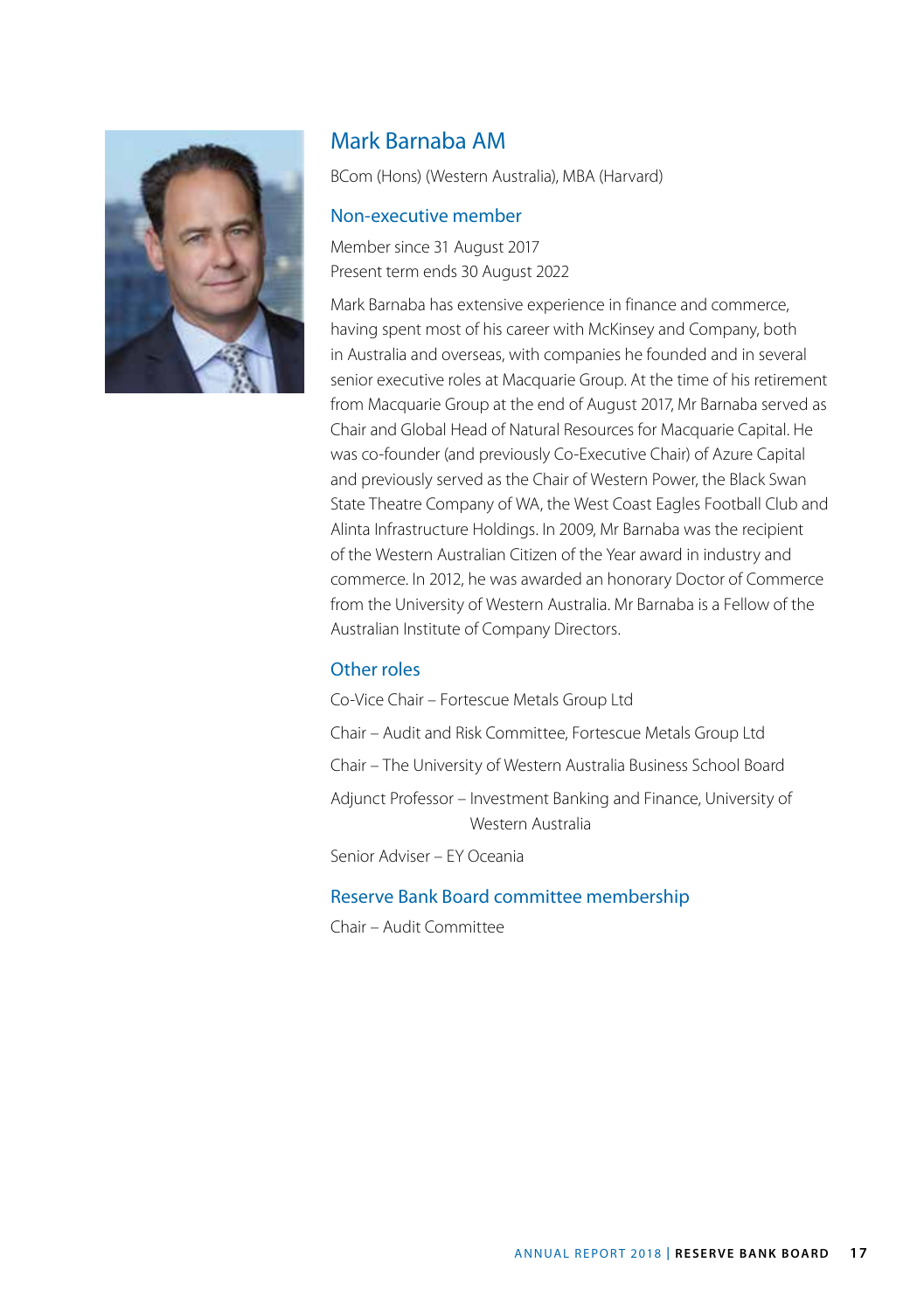

# Wendy Craik AM

BSc (Hons) (ANU), PhD (Zoology) (British Columbia)

#### Non-executive member

Member since 7 May 2018 Present term ends 6 May 2023

Wendy Craik is an independent public policy advisor, particularly on issues related to natural resource management, and has over 25 years' experience in public policy. Senior positions she has held include Commissioner at the Productivity Commission (2009–14), Chief Executive of the Murray-Darling Basin Commission, President of the National Competition Council, Chair of the Australian Fisheries Management Authority, Executive Director of the National Farmers Federation (1995–2000) and Executive Officer of the Great Barrier Reef Marine Park Authority. She has also been a director on a number of boards in the Australian public sector. Dr Craik is a Fellow of the Australian Institute of Company Directors, the Australian Rural Leadership Foundation and the Academy of Technology, Science and Engineering. She was awarded a Centenary Medal in 2001.

### Other roles

Chair – Climate Change Authority

- Chair Steering Committee, National Environmental Science Programme Earth Systems and Climate Change Hub
- Chair Steering Committee, National Red Imported Fire Ant Eradication Program – South East Queensland
- Chair NSW Marine Estate Management Authority

Director – Australian Farm Institute

Member – Advisory Board for the Centre for Strategy and Governance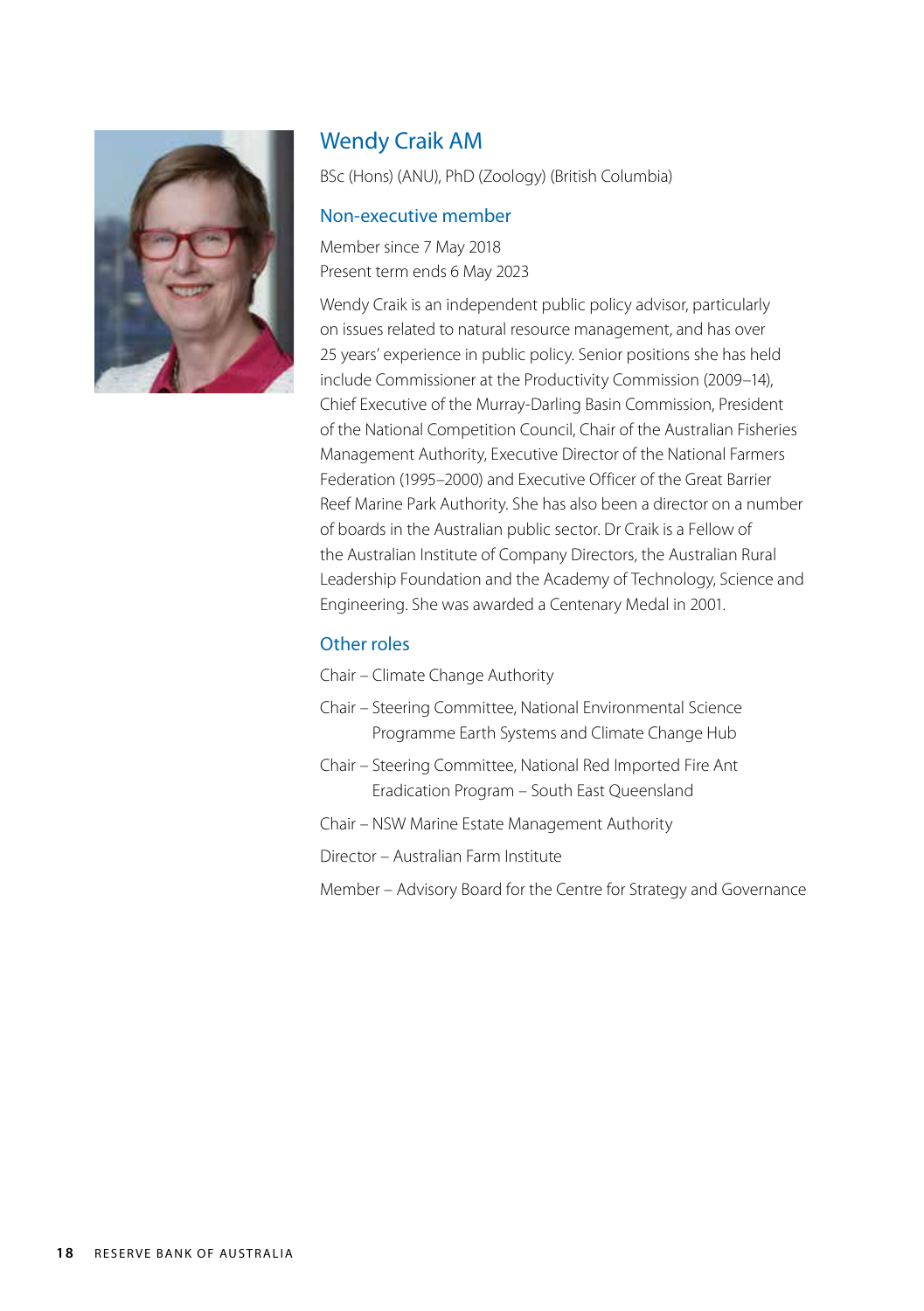

# Philip Gaetjens

BA (Hons) (Flinders), Grad Dip (Professional Accounting) (Canberra)

#### Ex officio member

Secretary to the Treasury

Member since 1 August 2018

Philip Gaetjens was appointed Secretary to the Treasury with effect from 1 August 2018. He has held leadership roles in the Commonwealth and state public sectors, including as Secretary of the New South Wales Treasury between 2011 and 2015, and has served as a senior executive in the Commonwealth Treasury, the Department of the Prime Minister and Cabinet, and the South Australian Department of Treasury and Finance. He was the Chief of Staff to the Treasurer, the Hon Scott Morrison MP, for three years from mid 2015 and Chief of Staff to former Treasurer the Hon Peter Costello AC from March 1997 to December 2007. Mr Gaetjens served as the inaugural Director of the Asia-Pacific Economic Cooperation (APEC) Policy Support Unit in Singapore between 2008 and 2010.

#### Other roles

Chair – Global Infrastructure Hub Ex officio member – Board of Taxation Member – Council of Financial Regulators Member – Sir Roland Wilson Foundation Member – Trans-Tasman Council on Banking Supervision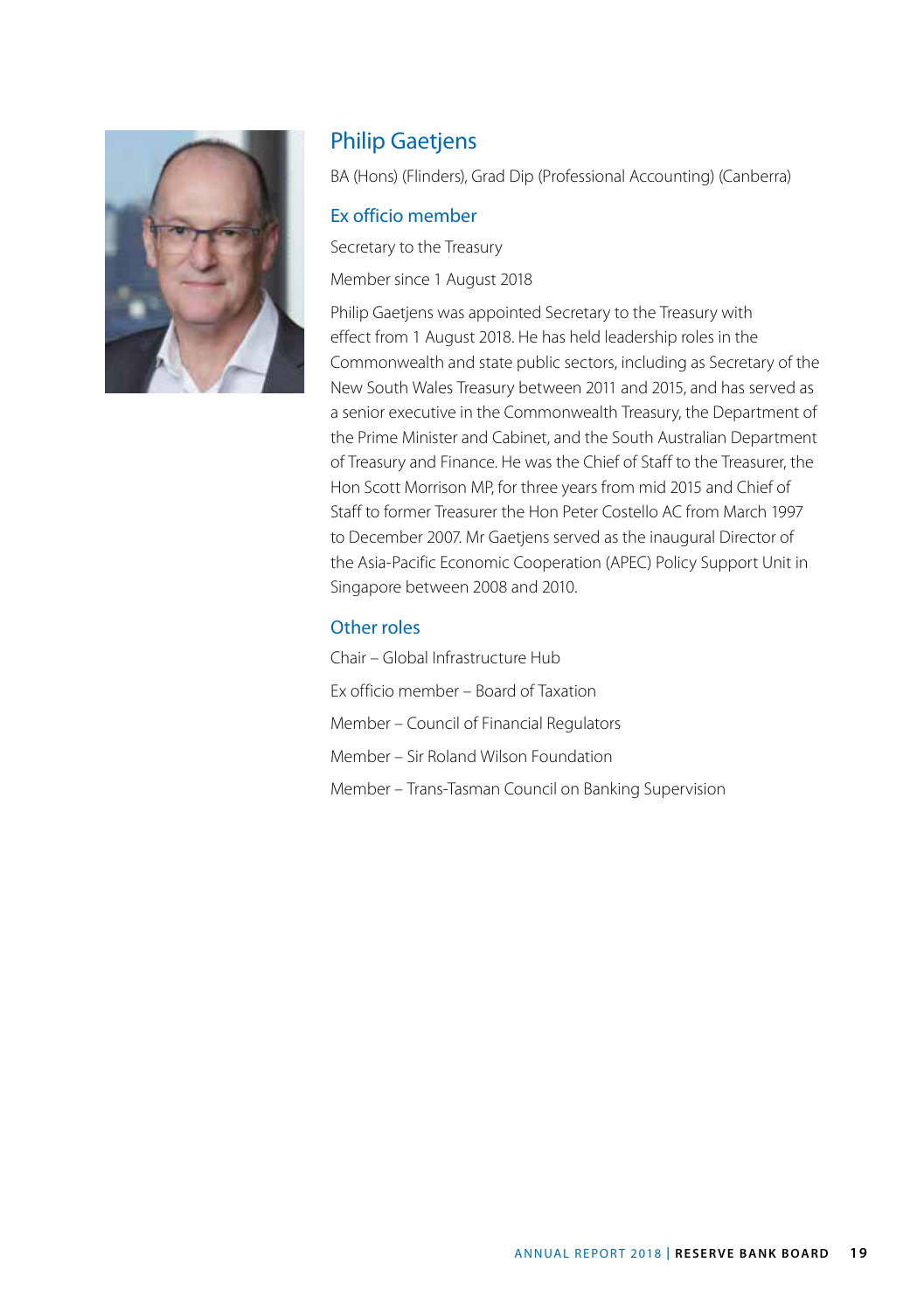

### Ian Harper

BEc (Hons) (Queensland), MEc, PhD (ANU)

#### Non-executive member

Member since 31 July 2016 Present term ends 30 July 2021

Ian Harper has extensive experience in public policy development, academia and economic consulting. Professor Harper chaired the Competition Policy Review (Harper Review), served as a member of the Financial System Inquiry (the Wallis Inquiry), and was the inaugural Chairman of the Australian Fair Pay Commission. He spent two decades as a Professor at the University of Melbourne – first as the NAB Professor of Monetary and Financial Economics (1988–92), then as the Ian Potter Professor of International Finance (1992–2002) and the Sidney Myer Professor of Commerce and Business Administration (2002–08) at Melbourne Business School. Professor Harper spent eight years as an economic consultant – first as a director of Access Economics Pty Ltd (2008–11) and then as a partner of Deloitte Touche Tohmatsu (2011–16).

#### Other roles

Dean and Director – Melbourne Business School Limited Chair – Stipends Committee, Anglican Diocese of Melbourne Director – Harper Associates Australia Director – Mt Eliza Graduate School of Business and Government Ltd Director – Ridley College Limited

#### Reserve Bank Board committee membership

Member – Remuneration Committee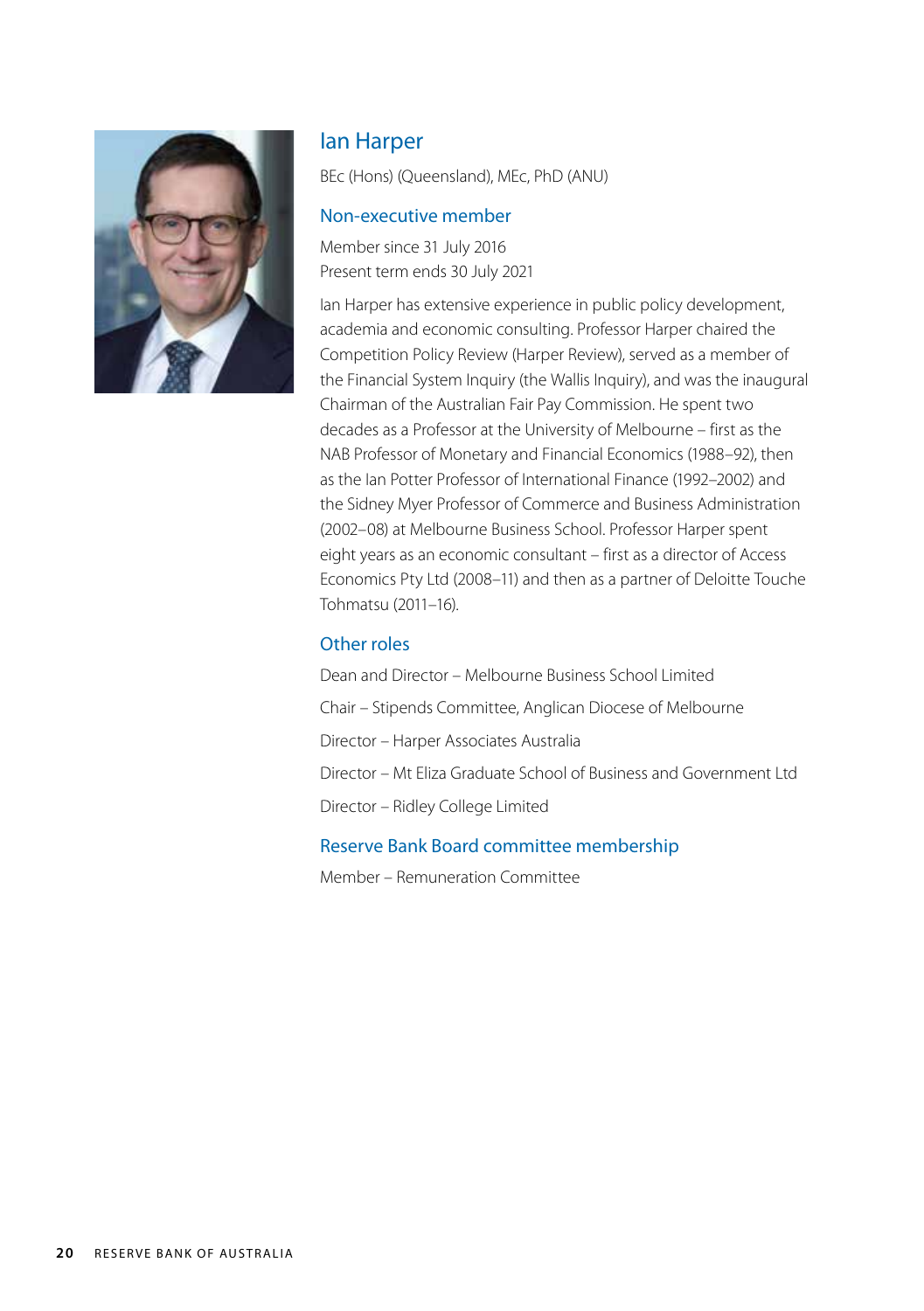

# Allan Moss AO

BA, LLB (Hons) (Sydney), MBA (Harvard)

#### Non-executive member

Member since 2 December 2015 Present term ends 1 December 2020

Allan Moss has extensive experience in financial markets. He held various positions at Macquarie Bank before becoming Managing Director and Chief Executive Officer of Macquarie Bank Limited and subsequently Macquarie Group Limited from 1993 to 2008. Prior to this, Mr Moss was a director of Hill Samuel Australia and led the team responsible for preparing the submission to the Australian Government to form Macquarie Bank in 1983.

#### Other roles

Principal – Allan Moss Investments Pty Ltd Advisory Board member – Eight Investment Partners Pty Ltd Advisory Board member – Evans and Partners

#### Reserve Bank Board committee membership

Member – Audit Committee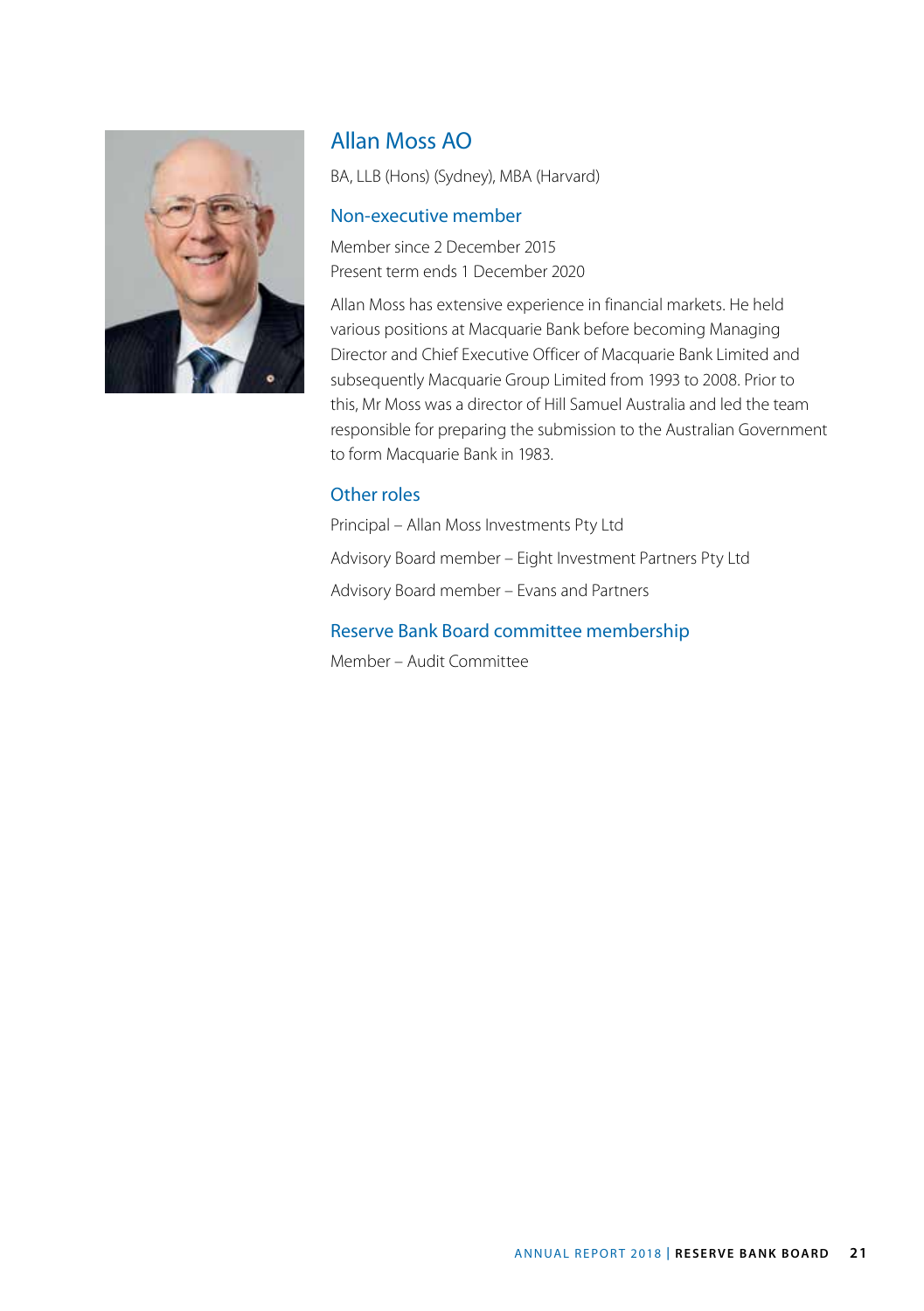

## Carol Schwartz AM

BA, LLB, MBA (Monash)

#### Non-executive member

Member since 14 February 2017 Present term ends 13 February 2022

Carol Schwartz has extensive experience in business, property, the arts and community organisations. Past high-level leadership roles, including a portfolio of diverse board appointments, have spanned the business, government, arts, health and community sectors. In 2007, Mrs Schwartz was awarded an Order of Australia for her service to business and commerce and her support for health promotion organisations, preservation of historic buildings and the arts. She received the Centenary Medal in 2001 in recognition of her outstanding service as a leading business executive and committee participant. Mrs Schwartz is a Fellow of the Australian Institute of Company Directors.

#### Other roles

Founding Chair – Women's Leadership Institute Australia Chair – Creative Partnerships Australia Chair – Our Community Director – Qualitas Property Partners Director – Stockland Director – Trawalla Group

#### Reserve Bank Board committee membership

Member – Remuneration Committee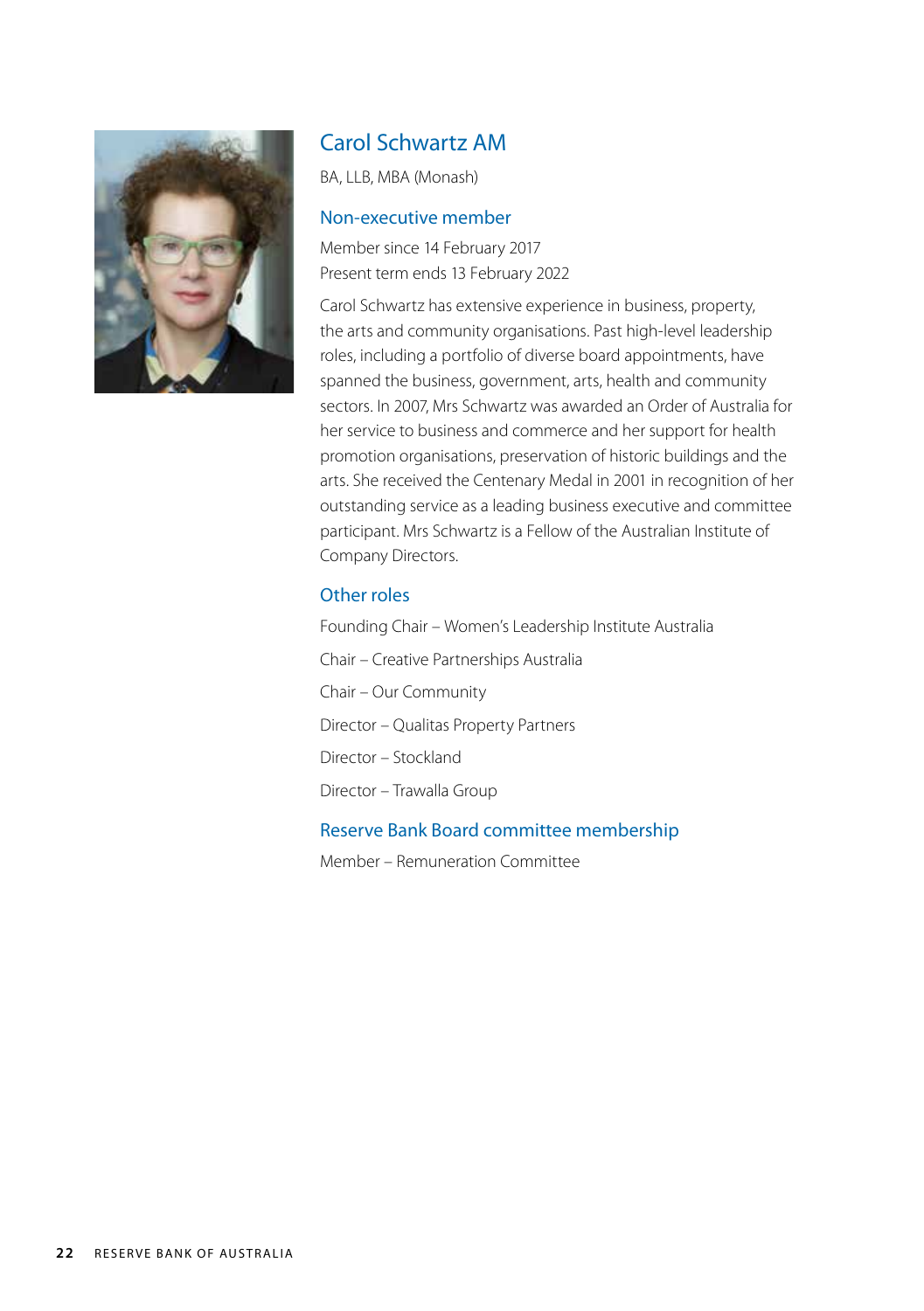

### Catherine Tanna

LLB (Queensland)

#### Non-executive member

Member since 30 March 2011 Present term ends 29 March 2021

Catherine Tanna has extensive experience in the resources sector with BG Group, Royal Dutch Shell and BHP. She held senior executive roles with responsibility for liquefied natural gas, gas transmission and power-generation businesses across Africa, North Asia, Russia, North America, Latin America and Australia. From April 2012 to the end of June 2014, Ms Tanna was Chairman of BG Australia. She is a member of Chief Executive Women.

#### Other roles

Managing Director – EnergyAustralia Holdings Ltd

Board Member – Business Council of Australia

#### Reserve Bank Board committee membership

Chair – Remuneration Committee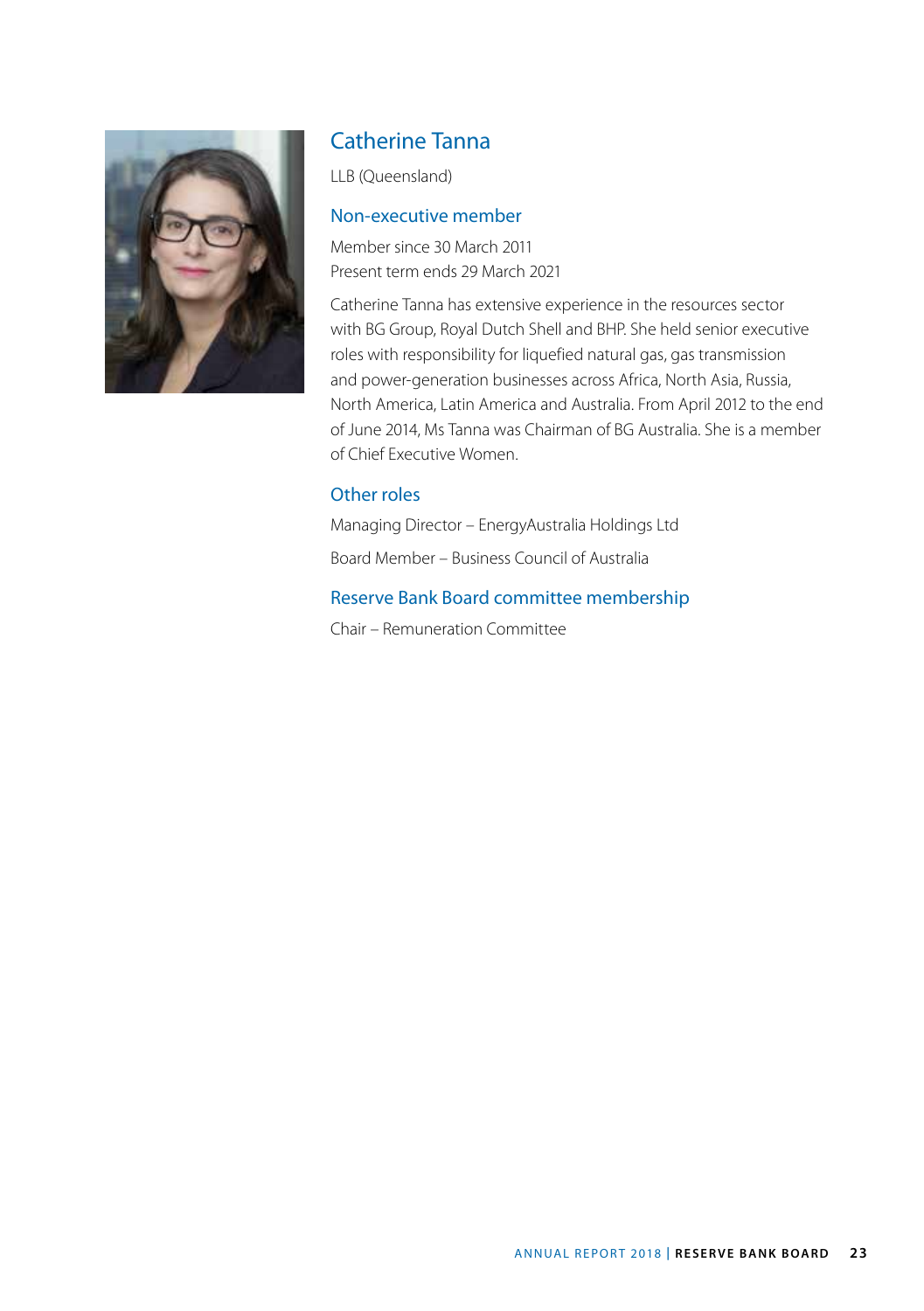### Retirements from the Board

John Akehurst retired from the Board on 30 August 2017 Kathryn Fagg retired from the Board on 6 May 2018 John Fraser retired from the Board on 31 July 2018



### John Akehurst

MA (Oxon)

#### Non-executive member

Member from 31 August 2007 to 30 August 2017

John Akehurst has had extensive experience in the oil and gas industry. He held a number of engineering and management positions with Royal Dutch Shell (1976–96) and as CEO of Woodside Petroleum Ltd (1996–2003). Mr Akehurst is a former chairman of Alinta Ltd and Coogee Resources Ltd and a former director of CSL Ltd, Oil Search Ltd and the University of Western Australia Business School. Mr Akehurst is a Fellow of the Institution of Mechanical Engineers.

#### Other roles (as at 30 August 2017)

Chair – National Centre for Asbestos Related Diseases Chair – Transform Exploration Pty Ltd Director – Origin Energy Limited

#### Reserve Bank Board committee membership

Chair – Audit Committee

#### Resolution passed by the Reserve Bank Board – 1 August 2017

On the occasion of his final meeting, members paid tribute to John Akehurst's decade of public service on the Board. On behalf of all members, the Governor expressed appreciation for Mr Akehurst's incisive contribution to the Board's deliberations. He applauded Mr Akehurst's constructive and probing style in contributing to the pragmatic conduct of monetary policy, drawing on his extensive experience in the resources and energy sectors. The Governor also thanked Mr Akehurst for chairing the Reserve Bank Board Audit Committee for four years and for his strong support for the internal audit function of the Bank. Members thanked Mr Akehurst for his service to the Bank and the nation and wished him well in the future.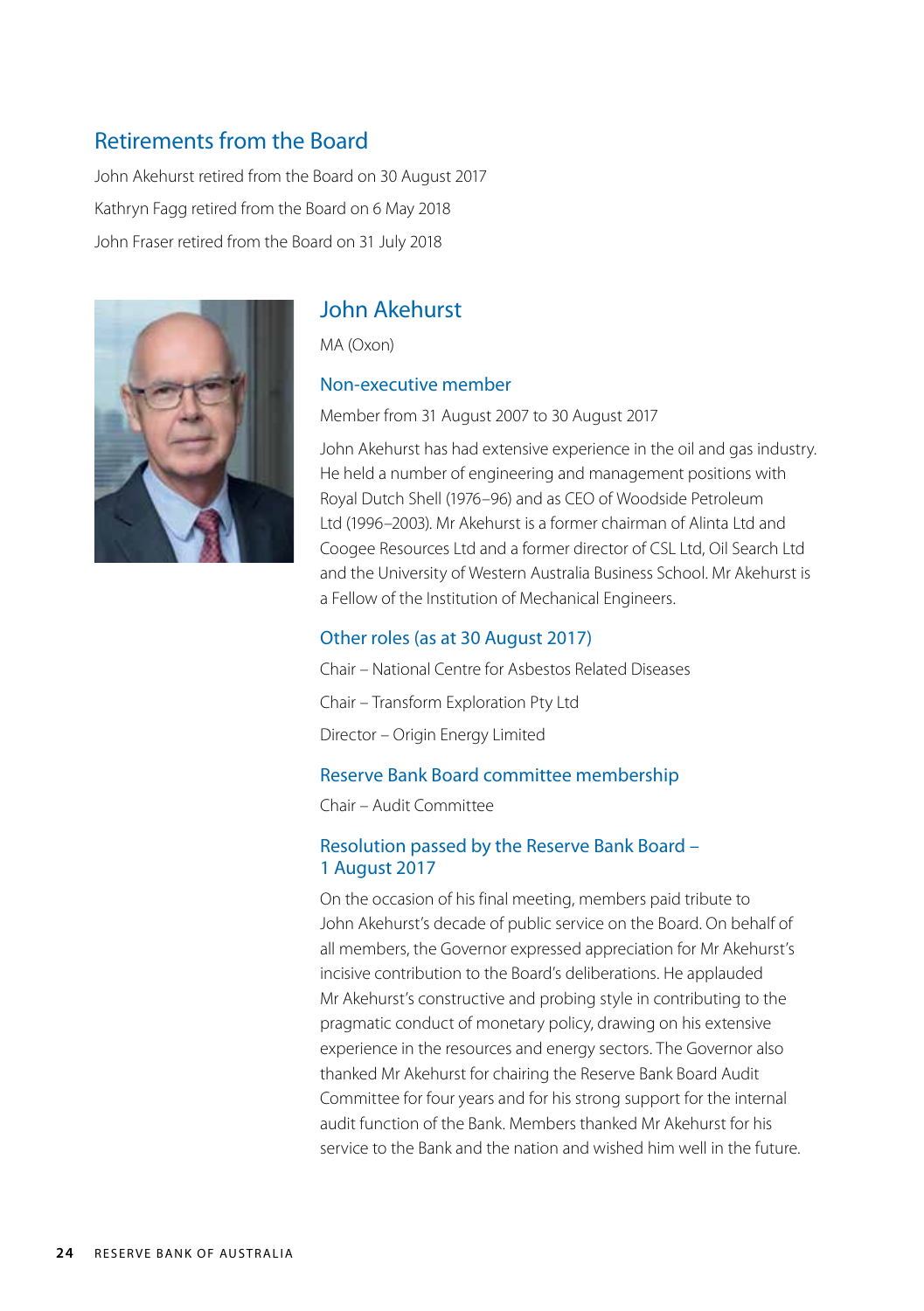

# Kathryn Fagg

BE (Hons) (Queensland), MCom (Hons) (UNSW)

#### Non-executive member

#### Member from 7 May 2013 to 6 May 2018

Kathryn Fagg has broad experience across a range of industries, including logistics, manufacturing, resources, banking and professional services, having worked in senior executive roles at Linfox, BlueScope Steel and the ANZ Banking Group. Earlier, she worked at McKinsey & Company after commencing her career as a petroleum engineer with Esso Australia. She has led businesses in Australia, New Zealand and Asia. Ms Fagg is President of Chief Executive Women and a Fellow of the Australian Academy of Technology and Engineering. She was awarded a Doctor of Business, *honoris causa* by the University of New South Wales Business School in November 2015, and a Doctor of Chemical Engineering, *honoris causa* by the University of Queensland in December 2016.

#### Other roles (as at 6 May 2018)

Chair – Breast Cancer Network Australia Chair – Melbourne Recital Centre Director – Boral Limited Director – Djerriwarrh Investments Limited Director – Incitec Pivot Limited Director – Note Printing Australia Limited

#### Reserve Bank Board committee membership

Chair – Audit Committee

#### Resolution passed by the Reserve Bank Board – 1 May 2018

On the occasion of her final meeting, members paid tribute to Kathryn Fagg's five years of public service on the Board. On behalf of all members, the Governor expressed appreciation for Ms Fagg's contribution to the Board's deliberations, drawing on her extensive experience in a wide range of industries, and applauded her constructive and collegial style. The Governor thanked Ms Fagg for being a member of the Reserve Bank Board Audit Committee since the end of 2015, including as Chair for the most recent nine months. He thanked Ms Fagg for her strong support for the internal audit function of the Bank and the Bank's staff more generally. The Governor also acknowledged Ms Fagg's role as the Board's representative on the Note Printing Australia Limited Board since early 2017, in which she had supported the company in achieving high standards and helped to mentor other directors. Members thanked Ms Fagg for her service to the Bank and the nation and wished her well in the future.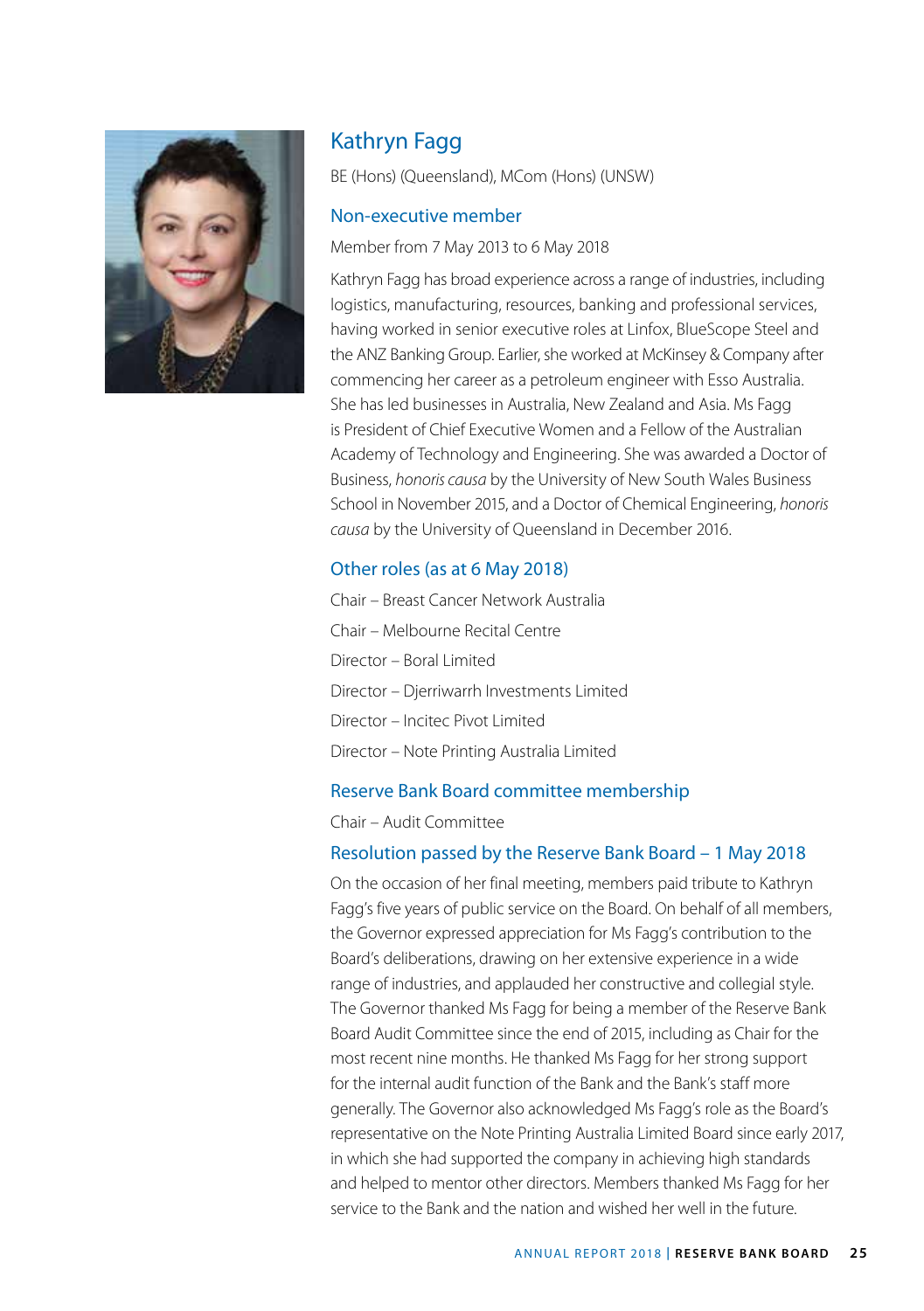

### John Fraser

BEc (Hons) (Monash)

#### Ex officio member

Secretary to the Treasury

Member from 15 January 2015 to 31 July 2018

John Fraser was Secretary to the Treasury from January 2015 to July 2018. He was Chairman and CEO of UBS Global Asset Management from late 2001 to 2013, based in London. During this time, he was also a member of the UBS Group Executive Board and Chairman of UBS Saudi Arabia. In 2014, Mr Fraser remained as Chairman of UBS Global Asset Management, Chairman of UBS Saudi Arabia and Chairman of UBS Grocon Real Estate. Prior to joining UBS and its predecessor organisations in 1993, he served for over 20 years with the Australian Treasury, including as Deputy Secretary (Economic) from 1990 and postings at the International Monetary Fund and as Minister (Economic) at the Australian Embassy in Washington, DC. Mr Fraser was a member of the ASX Board from 1998 to 2002 and Chairman of Victorian Funds Management Corporation from 2009 to early 2015. In 2013, Mr Fraser was awarded an honorary Doctor of Laws by Monash University and in 2015 was appointed an Honorary Professor at Durham University (UK).

#### Resolution passed by the Reserve Bank Board – 7 August 2018

Members paid tribute to John Fraser's three-and-a-half years of public service on the Board. On behalf of all members, the Governor expressed appreciation for Mr Fraser's contribution to the Board's deliberations, drawing on his extensive experience in both financial markets and economic policymaking. The Governor observed that Mr Fraser had been a strong supporter of the Reserve Bank and the Board. Members acknowledged Mr Fraser's service to the Bank and the nation.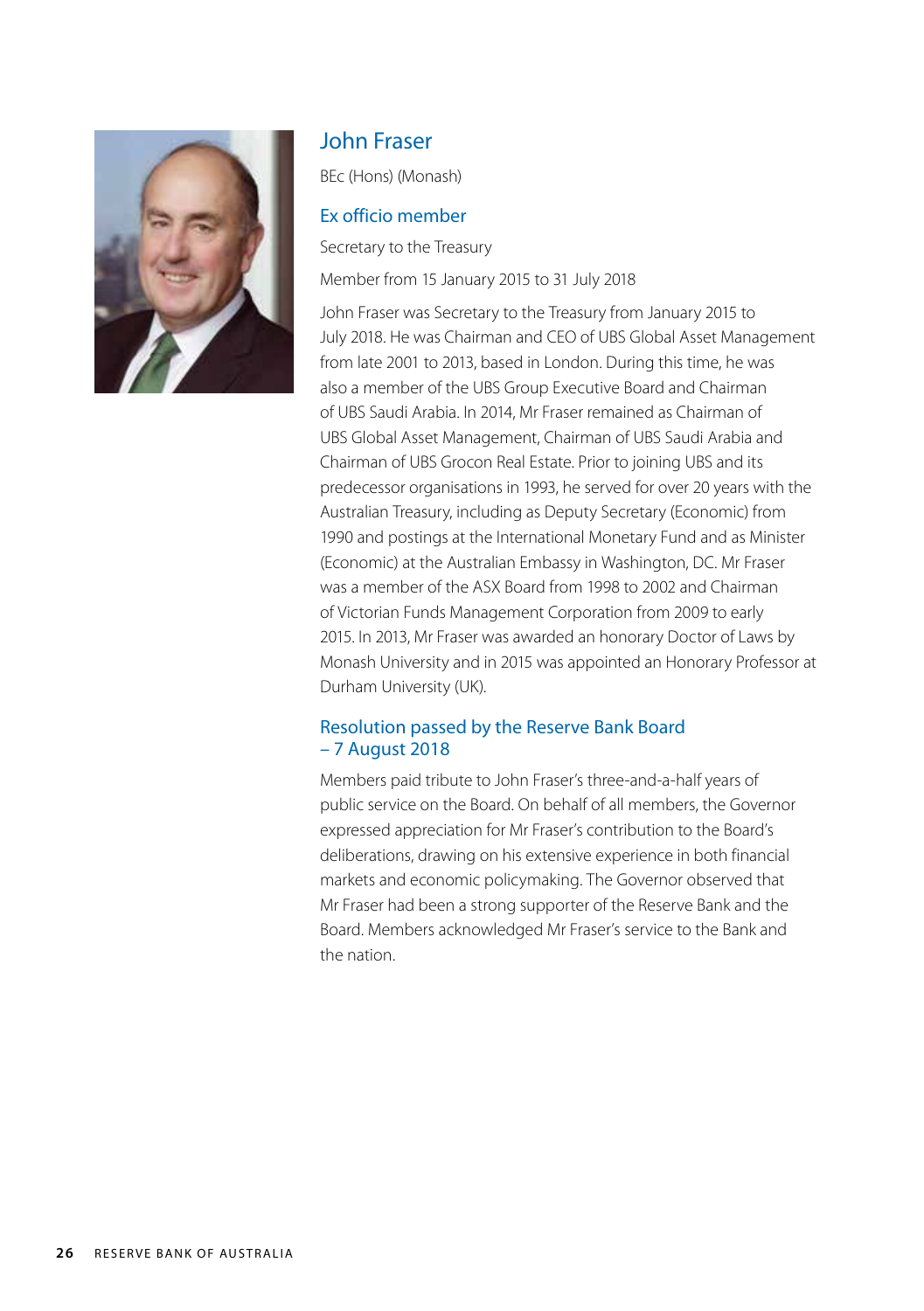### Reserve Bank Board Audit Committee

Membership of the Audit Committee comprises two non-executive members of the Reserve Bank Board, one of whom chairs the committee, and two external members, typically former senior audit partners of major accounting firms with extensive experience in auditing in the finance sector.

The retirement of John Akehurst from the Reserve Bank Board on 30 August 2017 led to Kathryn Fagg becoming Chair of the Audit Committee until the end of her term on the Board on 6 May 2018. Allan Moss, who succeeded Mr Akehurst as a member of the committee, was Interim Chair from 7 May until 7 August 2018. Mark Barnaba became a member of the committee on 23 July 2018 and assumed the Chair on 8 August.

In mid February 2018, Rahoul Chowdry succeeded Michael Coleman as an external member of the Audit committee. Mr Coleman, who completed a six-year term on the committee, is a company director and former senior audit partner of a major accounting firm. At the final meeting attended by Mr Coleman in October 2017, the Chair, on behalf of all committee members, paid tribute to the balanced and constructive contribution Mr Coleman had made to the work of the committee, drawing on his extensive background and experience in the finance sector and auditing.

### Mark Barnaba AM

#### Chair

Member since 23 July 2018 Term ends 30 August 2022 See page 17 for Mr Barnaba's professional details.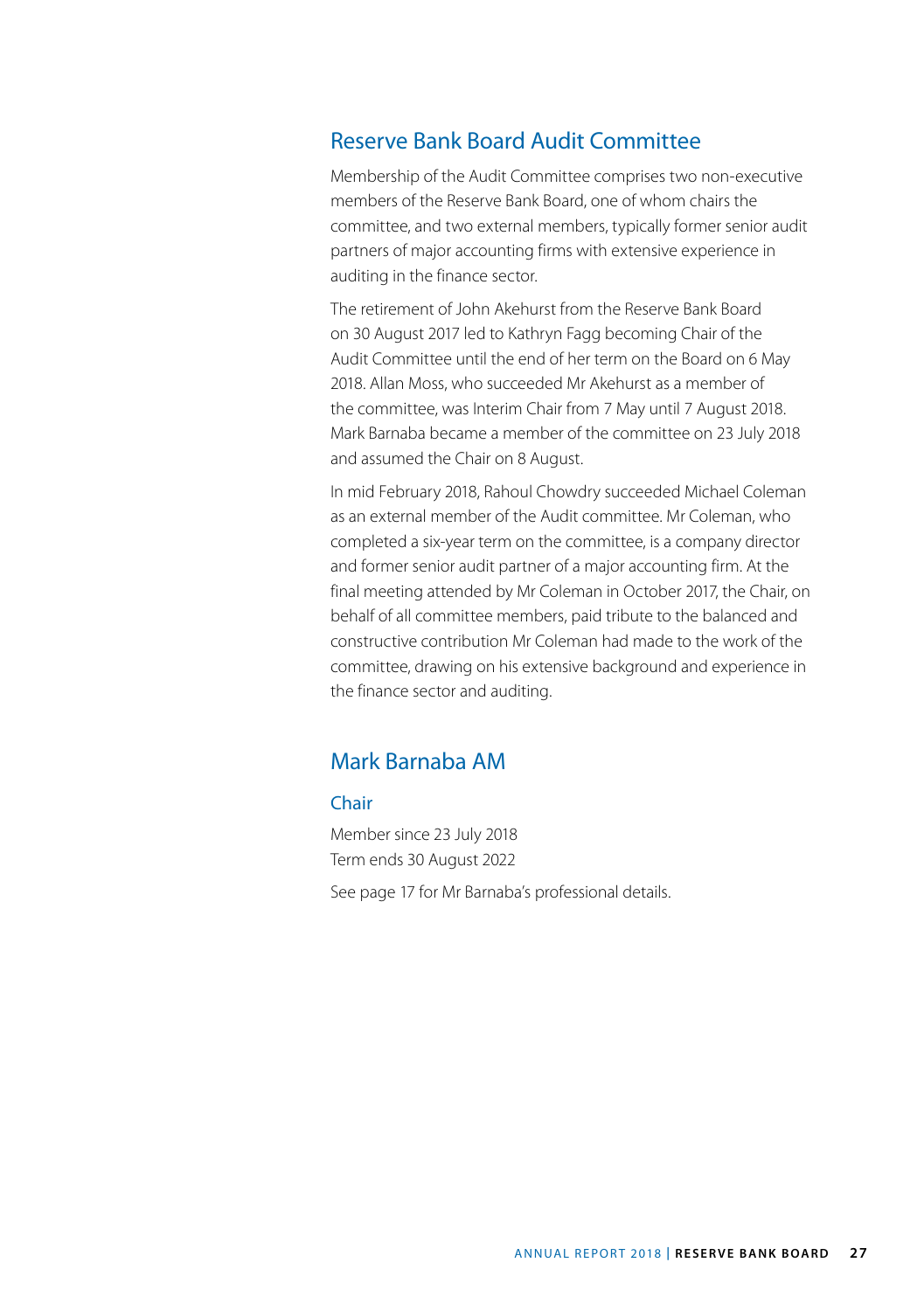

# Sandra Birkensleigh

BCom (UNSW)

#### Member

Member since 9 September 2015 Term ends 8 September 2020

Sandra Birkensleigh has extensive experience in financial services, with a particular focus on risk management, compliance and corporate governance. Ms Birkensleigh's career includes 24 years at PricewaterhouseCoopers, where she was formerly a Global Lead for Governance Risk & Compliance, a National Lead Partner Risk and Controls Solutions, and a Service Team Leader for Performance Improvement. Ms Birkensleigh holds several directorships and is chair of the audit committees for most of the organisations listed below. She is a qualified chartered accountant, a member of the Institute of Chartered Accountants in Australia and New Zealand and a member of the Australian Institute of Company Directors.

#### Other roles

Non-Executive Director – Auswide Bank Limited Non-Executive Director – Horizon Oil Limited Non-Executive Director – MLC (Insurance) Limited Non-Executive Director – National Disability Insurance Agency Non-Executive Director – 7-11 Holdings Limited and its subsidiaries Non-Executive Director and Audit Committee Member – The Tasmanian Public Finance Corporation